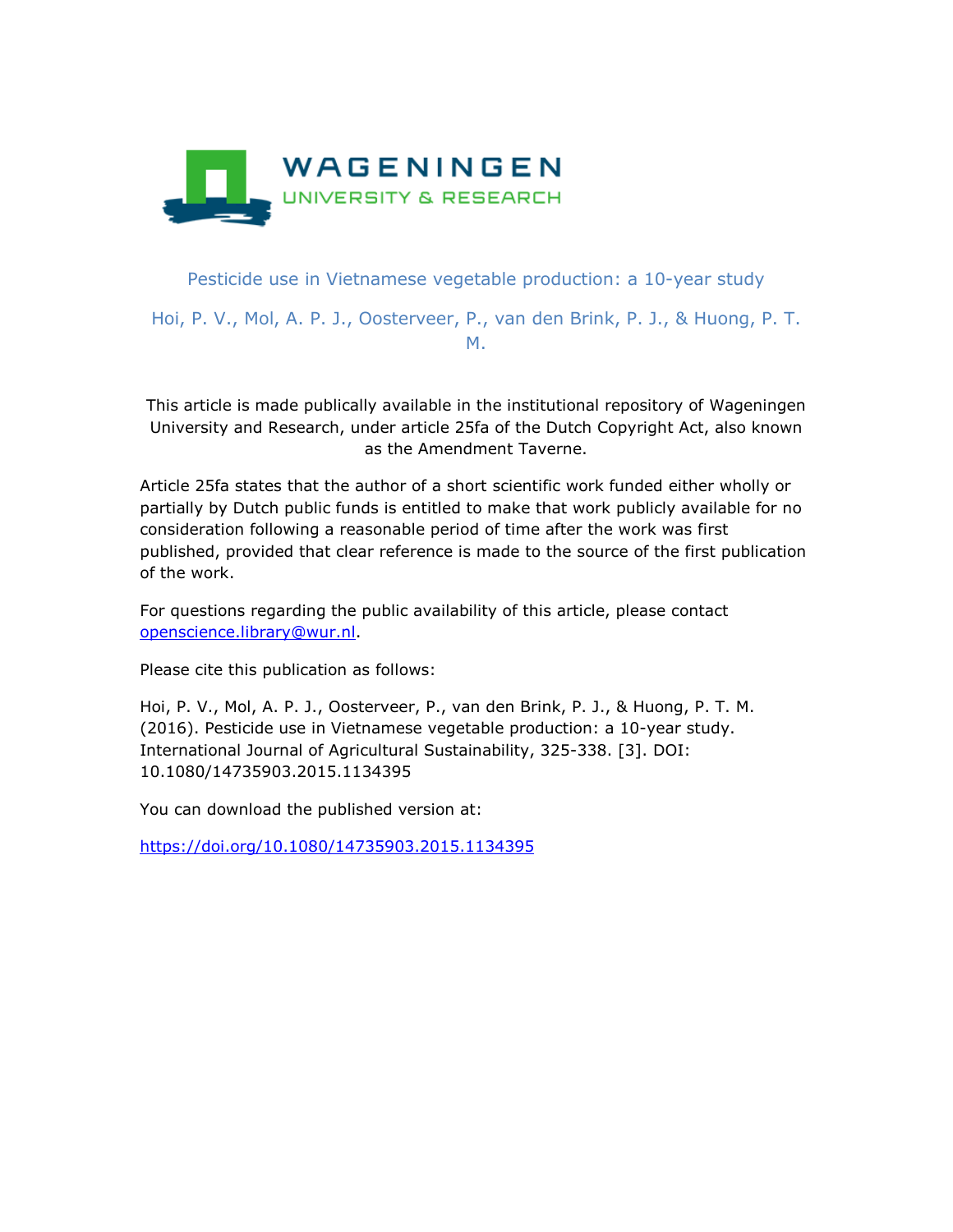# <span id="page-1-0"></span>Pesticide use in Vietnamese vegetable production: a 10-year study

Pham V. Hoi<sup>a\*</sup> <sup>®</sup>[,](http://orcid.org/0000-0003-3290-3012) Arthur P.J. Mol<sup>b</sup>, Peter Oosterveer<sup>b</sup>, Paul J. van den Brink<sup>c</sup> and Pham T.M. Huong<sup>a</sup>

<sup>a</sup>CARES, Vietnam National University of Agriculture, Hanoi, Vietnam; <sup>b</sup>Environmental Policy Group, Wageningen University, Wageningen, the Netherlands; <sup>c</sup>Department of Environmental Sciences, Wageningen University, Wageningen, the Netherlands

Vietnam has had varying success over the past decade with its pesticides policy. Some of the most toxic pesticides have been banned from the market. But while many countries have successfully decreased agricultural pesticide use per hectare, this has not (yet) happened in Vietnam. Due to insufficient pesticide management capacity of the Vietnamese government, pesticide types and quantities registered and distributed on the market have substantially increased in Vietnam over the last 10 years. A 10-year monitoring programme at farm level showed that pesticide use follows the increasing pesticide availability on the market, and many toxic and illegal pesticides are still being used. In an agricultural country dominated by millions of small-scale farmers and with limited state capacity for control at farm level, reduction of the use of the most toxic pesticides can best be achieved by more effective pesticide market control through stricter and more effective state regulations and implementation, aimed at eliminating illegal, low quality and counterfeit pesticides from the market. But even then, better state and private extension services, and greater state capacity for control and enforcement remain essential in enabling farmers to make better decisions about pesticide use.

Keywords: pesticides; regulation; uses; vegetables; Red River Delta

# 1. Introduction

Pesticides were first imported and used in Vietnamese agriculture in the late 1950s, when they were promoted by the centralized government for use in the collectivized production that dominated agricultural policies and practices between 1959 and the early 1980s (Xuan, [1995](#page-14-0)). By the mid-1980s, Vietnam started to reorient its economy and agriculture towards a market-based system, which allowed private entrepreneurs to participate in the import, formulation, distribution and use of pesticides for the agricultural sector. Pesticide use increased from just 100 tons a year in the 1950s (Anh, [2002](#page-12-0)) to 35,000 tons in 2002 and to about 105,000 tons in 2012 (ILS, [2013\)](#page-13-0). The total costs of pesticide imports rose to US\$744 million in 2012. The sudden increase in pesticide imports in 2008 was associated with the rice brown planthopper bloom occurring between 2005 and 2007 (Hoang et al., [2011](#page-13-0); Vietnam Academy of Agricultural Sciences, [2007\)](#page-14-0). However, the planthopper bloom was much less severe in 2008, which resulted in large imported pesticide stocks remaining in the following years. Hence, pesticide imports dropped in the two following years, that is, 2009 and 2010. The overall trend over the recent decades has been one of increased pesticide imports into Vietnam, and between 2005 and 2012 the average growth rate of pesticide imports was  $18.8\%$  $18.8\%$ /year in terms of value and  $10.6\%$ /year in terms of quantity<sup>1</sup> (see [Figure 1](#page-2-0)).

<sup>∗</sup>Corresponding author. Email: [phamhoi@gmail.com](mailto:phamhoi@gmail.com)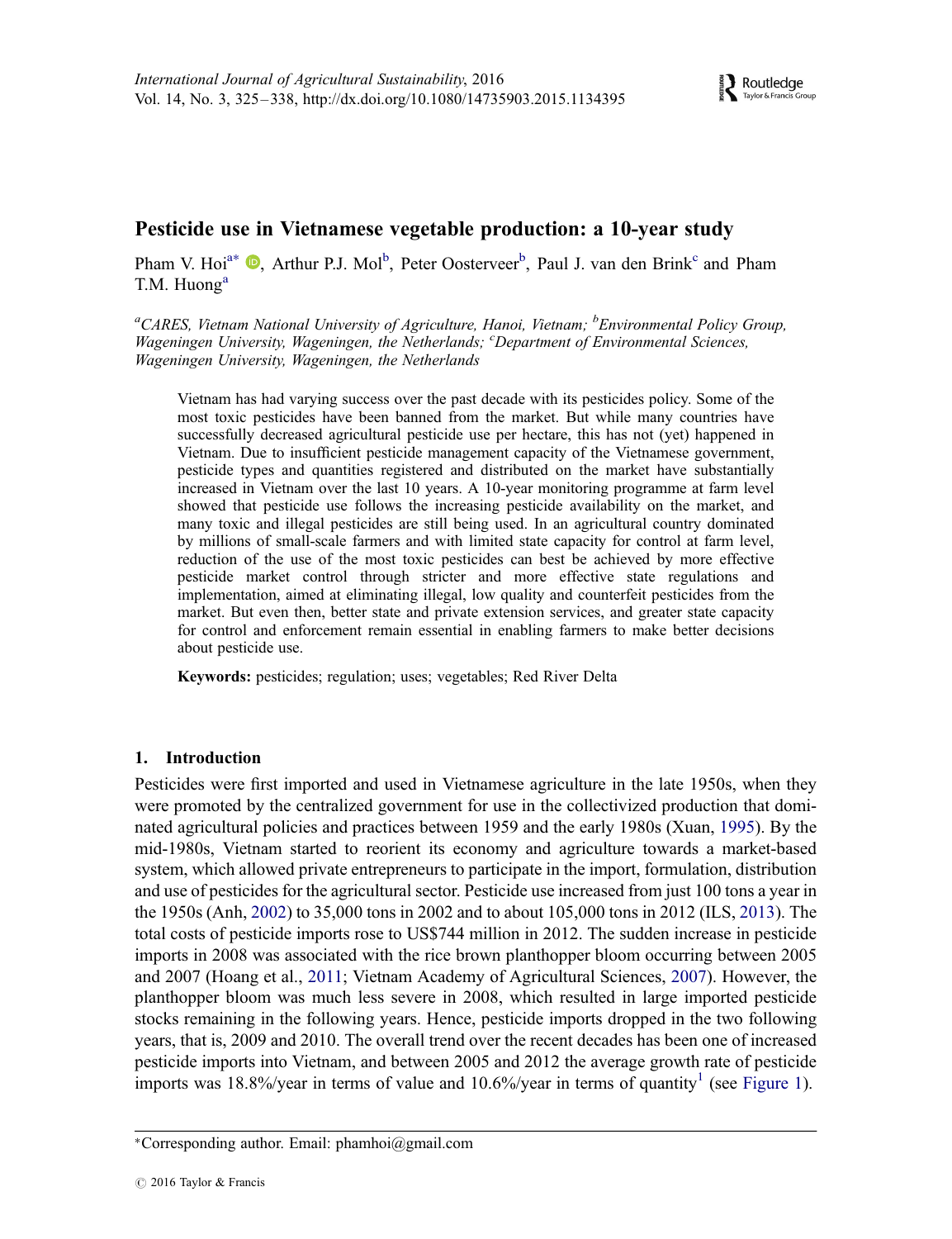<span id="page-2-0"></span>

Figure 1. Vietnam's pesticide imports from 2005 to 2012 (in million US\$ and million kg). Source: ILS ([2013\)](#page-13-0).

Increasing reliance on pesticides has resulted in high costs for Vietnam, with expenditure for imported pesticides roughly equalling its revenues from vegetable and fruit exports, that is, US\$829 million in 2012 (Tan, [2013](#page-13-0)). In addition, there have been indirect costs: social and environmental costs related to pesticide use, loss of export opportunities due to high pesticide residues on products, and an unstable agricultural productivity associated with a polluted agroecosystem.

Over the past two decades, many developed nations have adopted strategies to cut down pesticide use and to promote a greening of agricultural production, to protect the environment and consumer health. Examples are the US 'Big Green' (Zilberman, Schmitz, Casterline, Lichtenberg, & Siebert, [1991\)](#page-14-0) organic farming promotion campaign, and decreased pesticide use in countries such as Sweden, Norway, Denmark, and the Netherlands in the 1990s (Edland, 1997; Pettersson, 1997; Pimentel, 1997 cited in Wilson & Tisdell, [2001\)](#page-14-0). In an effort to further reduce pesticide use, the EU issued Directive 91/414/EEC in 2010, aiming at the withdrawal of over 60% of pesticide active ingredients (AIs) from the European market. Tightened Maximum Residue Limits legislation and new Sustainable Use of Pesticides and Water Framework Directives will further limit the use of the remaining pesticides in EU countries (Birch, Begg, & Squire, [2011\)](#page-12-0).

Many developing countries have also striven to reduce the reliance of their agricultural production on toxic pesticides. For instance, Nicaragua and Indonesia tried to do so in the 1980s (Matteson, 2000; Thrupp, [1988](#page-13-0); cited in McCann, [2005\)](#page-13-0) and China – the largest consumer of pesticides – more recently set a target of 20% reduction of pesticide use by 2016 (CRI, [2011](#page-12-0)). However, many developing countries have not been successful in reducing pesticide use in agriculture, largely because they have limited state capacities and capabilities for developing and enforcing adequate policies on restricting pesticide distribution and use, as well as an inadequate understanding of farming practices related to pesticide use. This has resulted in improper and ineffective government approaches to addressing pesticide use at farm level, for instance in India, Iran, and Colombia (Hashemi, Peshin, & Feola, [2014\)](#page-12-0), Ethiopia (Mengistie, Mol, Oosterveer, & Simane, [2015](#page-13-0)), Thailand (Panuwet et al., [2012](#page-13-0)), Bangladesh (Rahman, [2013](#page-13-0)), Sri Lanka (Jayasinghe & Silva, [2003](#page-13-0)), and Caribbean countries (Pereira, Boysielal, & Chang, [2007](#page-13-0)).

This paper reviews Vietnam's pesticide policy to promote proper pesticide use in agriculture, as well as the impact of this policy on agricultural pesticide distribution and use in Vietnam. After introducing the methodology, the paper analyses developments in the number of pesticides (AIs and formulated pesticides) that have been registered, imported and distributed in Vietnam over the past 15 years. This is followed by a detailed analysis of developments in pesticide use at farm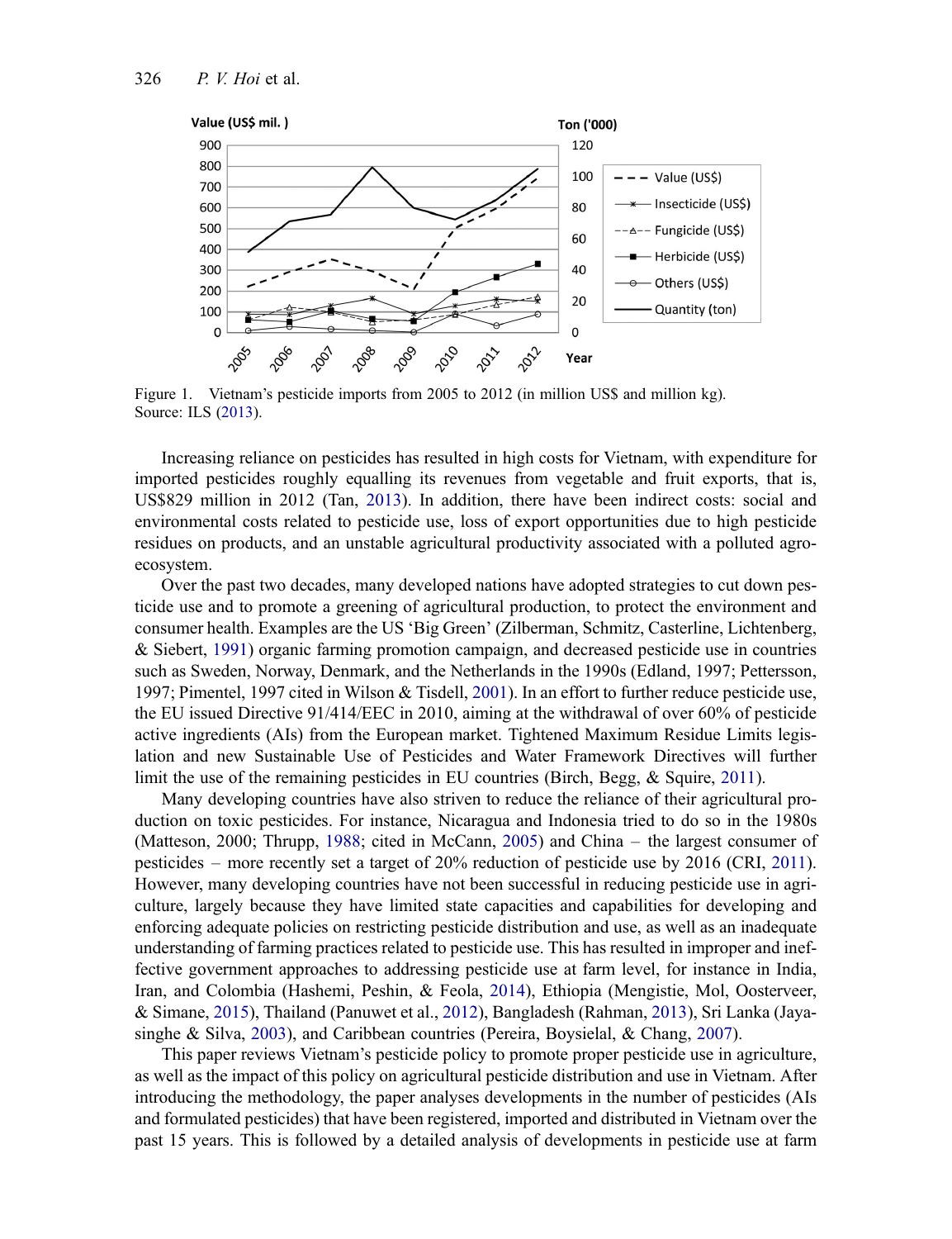<span id="page-3-0"></span>level between 2002 and 2013. This paper concludes with an analysis of the successes and failures of Vietnamese pesticide policy.

### 2. Methodology

This study used two main methodologies to investigate quantitative developments in pesticide use: existing longitudinal national data sets of registered pesticides approved for agricultural use, and longitudinal primary data collection of actual farm-level pesticide use in a vegetable production district (Dong Anh District, Hanoi).

Annual lists of registered (and thus approved) pesticides, provided by the Ministry of Agriculture and Rural Development (MARD) from 1999 to 2013, were obtained and analysed. Data on types of pesticides in terms of both AIs and formulated pesticides were identified, ana-lysed, and synthesized.<sup>[2](#page-11-0)</sup> Toxicity classes of pesticides were determined with reference to the WHO Classification of Pesticides [2009](#page-13-0) (IPCS, 2009).<sup>[3](#page-11-0)</sup>

The primary data collection on farm-level pesticide use was conducted in the Donganh District, Hanoi, which has long been an important vegetable producing region for the Hanoi market (see Figure 2). After having been trained to use self-recording methods for daily farming practices, 30 farmers in this district carried out self-monitoring on a daily basis during eight months between August 2013 and March 2014 regarding their pesticide use practices on vegetables. Similar monitoring data had been gathered before using a similar methodology and from largely the same group of farmers, viz. from 32 households between August 2002 and March 2003,<sup>[4](#page-11-0)</sup> and from 32 farm households between August 2006 and March 2007.<sup>5</sup> These repeat assessments allow a longitudinal comparison to track changes in pesticide use over time. The monitoring campaigns from August 2002 to March 2003, August 2006 to March 2007, and August 2013 to March 2014 are referred to below as monitoring periods 1, 2, and 3, respectively (hereafter MP1, MP2, and MP3). A total of 199 primary production units<sup>6</sup> with a sown area of 7.55 ha were monitored in MP1, and 225 primary production units with a sown area of 8.17 ha in MP2. The corresponding figures for MP3 are 301 and 11.69 ha, respectively. To some extent, there is a tendency for farmers to diversify their vegetable crops. However, Kohlrabi, Wrapped heart mustard, and Choysum remained the major vegetable crops throughout the three monitoring periods (see [Table 1\)](#page-4-0).



Figure 2. Location of the research site.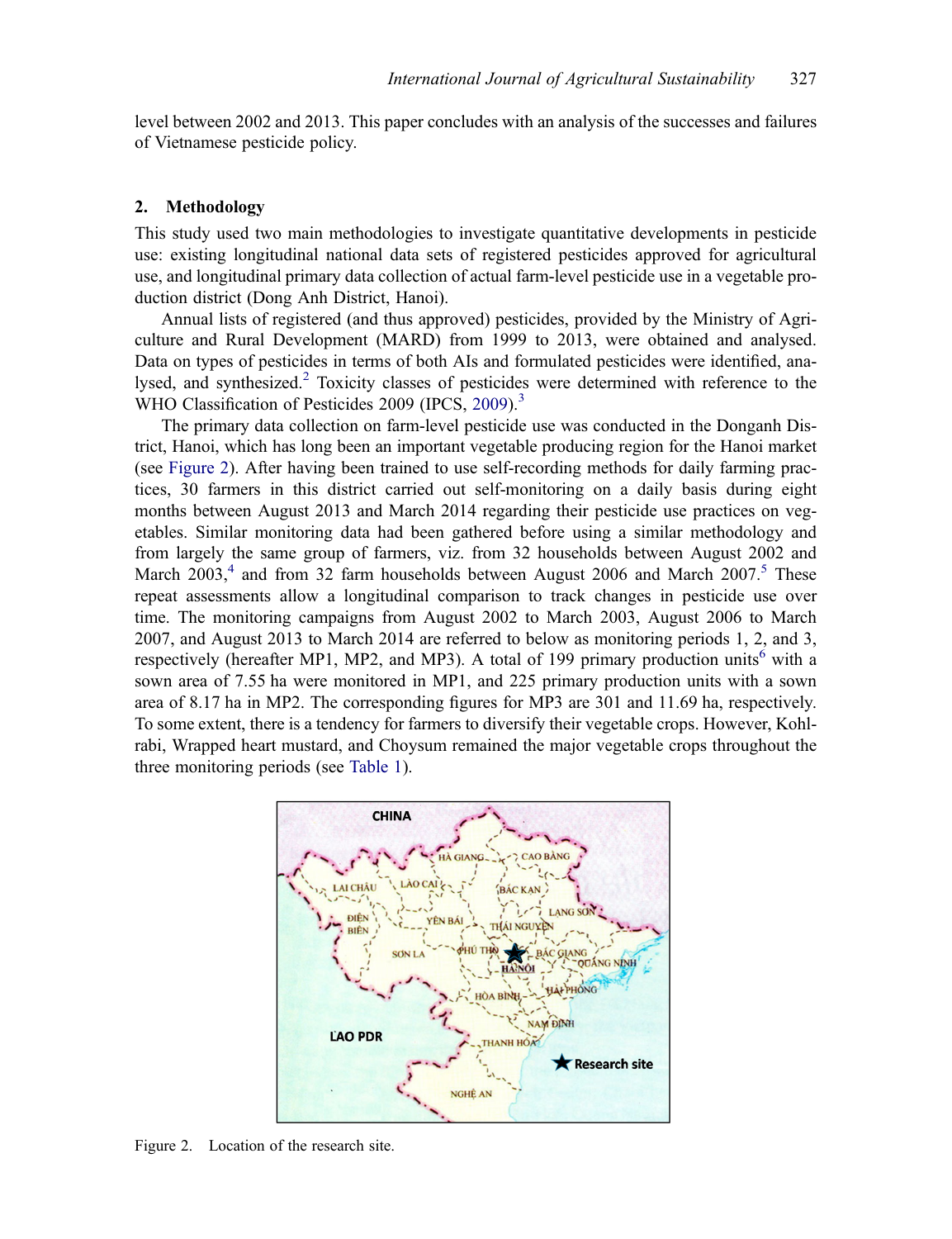# <span id="page-4-0"></span>3. Pesticides policies

Before the mid-1980s, Vietnam used a centralized management system for agriculture. Pesticides were imported, distributed and guided for use by state officials at different government levels. However, since Vietnam developed towards a market-based economy, starting from the Renovation Policy adopted in 1986, the pesticide sector became more privatized, especially with respect to pesticide imports, production/formulation and distribution (retail). Agricultural extension services counselling farmers on agricultural production were paralleled by pesticide production and trading companies and private retailers, who also counsel and inform smallholder farmers in their pesticide use for vegetable production

To provide a legal basis for private actors in pesticide imports, production, packaging, and distribution, MARD annually (from 1986 onwards) issues a list of pesticides approved for import, production/formulation, distribution and use in Vietnam. From 1992 onward, this list has been specified into three categories: permitted pesticides, pesticides permitted for restricted use, and banned pesticides. Pesticides of the second category can only be used at specific locations, for specific crops, with strict application methods required. The list of pesticides is annually updated with newly registered pesticides as well as those reclassified as restricted or banned. The list is of key importance for state pesticide management authorities at all levels to implement the national policy. It is also vital for private actors in the pesticide import, production and distribution sectors.

Ordinance No. 8-L/CTN (Nguyen, [2014](#page-13-0)), issued in 1993, was the first comprehensive legal document on pesticide management in Vietnam, outlining the objectives of plant protection; the requirements for pesticide production, formulation, distribution, and use; the responsibility and rights of relevant state authorities in monitoring and inspecting activities related to pesticide import, production, distribution and use; and the establishment of a plant protection system from central to district level. Ordinance No. 8-L/CTN was amended in 2001, as the use of Integrated Pest Management (IPM-)based pest and disease control in the Vietnamese agricultural sector was further emphasized (Socialist Republic of Vietnam, [2002\)](#page-13-0).

Pesticide trade has been very lucrative in Vietnam, with a remarkable increase in the number of actors in this sector over the last decades, all applying different strategies to promote pesticide use at farm level (Hoi, Mol, Oosterveer, & van den Brink, [2009\)](#page-13-0). In 2012, the Department of Plant Protection (part of MARD) issued Document No. 310/BVTV-TTr to tighten its control over the unbridled promotion of pesticide use by pesticide companies among farmers, which for instance claimed positive side-effects of pesticides such as stimulating crop growth and fruiting success (Plant Protection Department, [2012](#page-13-0)).

|                                    | Total sown area (in % area and ha) |                                         |                             |  |  |
|------------------------------------|------------------------------------|-----------------------------------------|-----------------------------|--|--|
| Vegetable crop                     | MP1 2002-2003<br>$(N = 32)$        | MP <sub>2</sub> 2006-2007<br>$(N = 32)$ | MP3 2013-2014<br>$(N = 30)$ |  |  |
| Kohlrabi (% area)                  | 48.4                               | 46.2                                    | 26.2                        |  |  |
| Wrapped heart mustard (% area)     | 12.1                               | 22.1                                    | 29.2                        |  |  |
| Choy sum $(\%$ area)               | 3.8                                | 7.4                                     | 7.4                         |  |  |
| Cabbage (% area)                   | 4.4                                | 1.5                                     | 7.0                         |  |  |
| Tomato $(\%$ area)                 | 9.1                                | 1.6                                     | 3.4                         |  |  |
| Wax gourd (% area)                 | 3.3                                | 3.7                                     | 3.3                         |  |  |
| Others $(\% )$                     | 18.9                               | 17.5                                    | 23.4                        |  |  |
| Total vegetable crops (in numbers) | 21                                 | 19                                      | 29                          |  |  |
| Total sown area (in ha)            | 7.55                               | 8.17                                    | 11.69                       |  |  |

Table 1. General overview of vegetable production in Dong Anh, 2002–2013.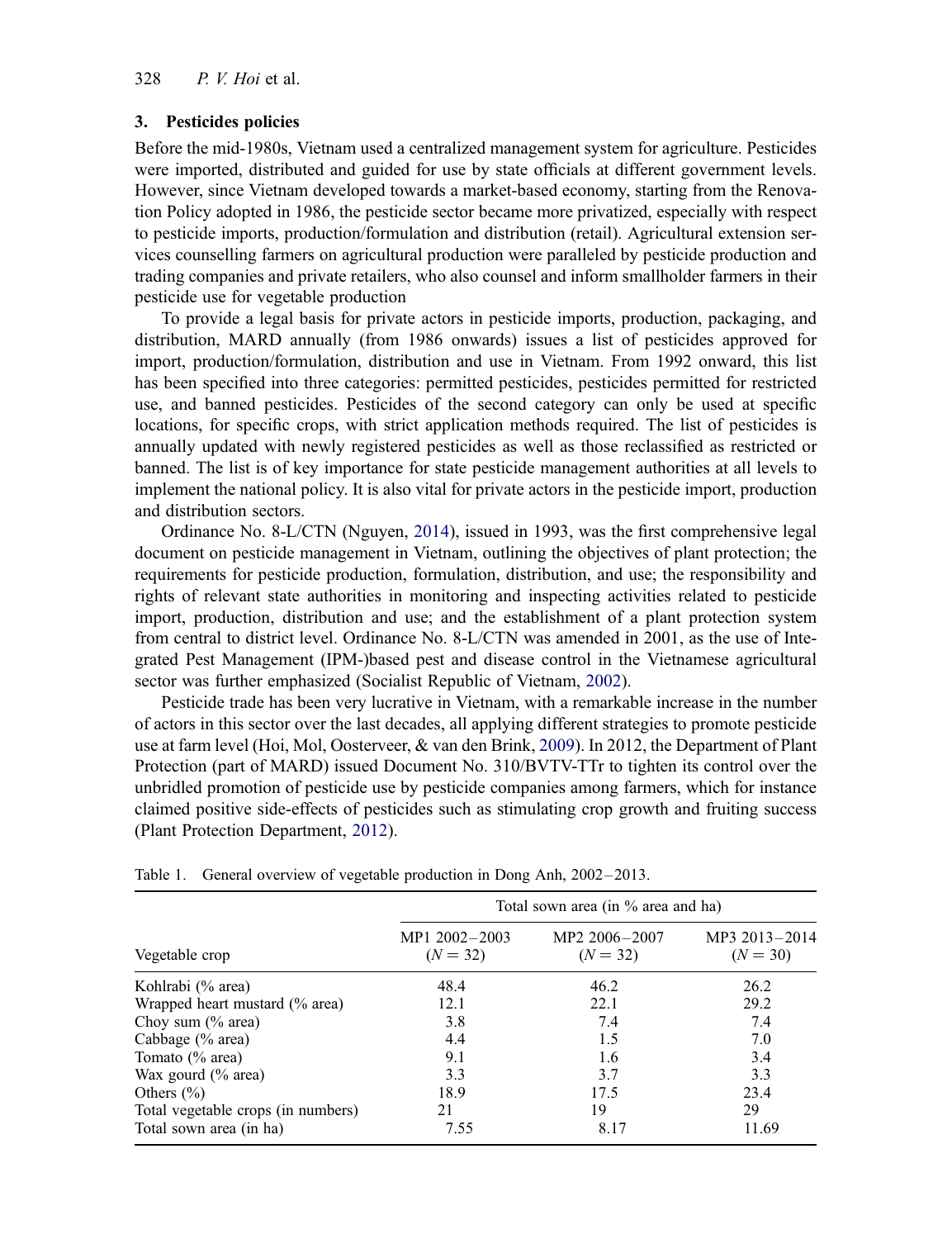<span id="page-5-0"></span>Over the last decade, the Vietnamese government has put considerable effort into the promotion and implementation of various pesticide reduction campaigns such as '3 Reductions, 3 Gains',<sup>[7](#page-12-0)</sup> '1 Must, and 5 Reductions'<sup>[8](#page-12-0)</sup> (targeting pesticides in rice production), and '4 Rights['9](#page-12-0) (targeting all crops). The '4 Rights' campaign was officially institutionalized in the 2013 Law on Plant Protection and Quarantine. This Law covers the same subject as the revised Ordinance No 8-L/CTN of 2002, regulating especially pesticide registration. But the emphasis on bio-efficacy as the most important criterion for pesticide registration has changed. While (negative) effects of pesticides on health and environment remain the responsibility of pesticide companies, through the technical pesticide registration documents they provide to MARD (Lan, Le, & Phong, [2014](#page-13-0)), it is expected that the Law will have a stronger administrative impact on pesticides, as more human and financial resources are allocated for the enforcement of pesticide registration policy and pesticide campaigns.

### 4. Pesticide use at the national level

Despite the Vietnamese pesticide policies, pesticide imports and use in Vietnam have increased in terms of quantity and types (both as formulation and AI). Between 2002 and 2013, the number of AIs increased 1.8-fold, while the number of formulated pesticides increased 5.7-fold (an annual growth rate of 17%).<sup>[10](#page-12-0)</sup> In terms of AIs, it is especially the numbers of pesticides of toxic categories II and UK which have risen (2- and 3.4-fold, respectively). In terms of formulations, it was the number of pesticides of toxic categories II, III, and  $UK<sup>11</sup>$  $UK<sup>11</sup>$  $UK<sup>11</sup>$  which showed the greatest increase (7.4-, 5.9- and 9.1-fold, respectively). Pesticides of toxicity Ib seem to have been slightly reduced in terms of the number of AIs between 2002 (12 AIs) and 2013 (10 AIs), but the number of formulated pesticides of this highly toxic category has increased considerably, from 34 in 2002 to 149 in 2013 (see Figure 3).<sup>[12](#page-12-0)</sup>

The rapid increase in types of AIs is caused by a combination of new AIs being registered and newly mixed AI compounds, with very few AIs being removed from the list of pesticides approved in Vietnam. For instance, between 2002 and 2013, pesticide AI types increased from 210 to 386, whilst only three AIs were banned in that period: deltamethrin in 2012, and dichlorvos and dicofol in 2013. No AI has been moved from the 'permitted' to the 'restricted use' category.

The increasing demand for pesticides, notably insecticides, is attributed to biological factors (such as increasing production area of vegetable and fruit crops, increased pesticide resistance of pests and diseases), as well as to incorrect pesticide use at farms. According to experts, up to 80% of pesticides (in terms of quantity) used in agriculture in Vietnam are used incorrectly (i.e. violating the '4 Rights' principles), causing poor bio-efficacy and increased production costs, and resulting in greater toxic load to the environment (Nguyen, [2014\)](#page-13-0). A survey in the Thai Binh



Figure 3. Number of pesticides: AI (left) and formulation (right) in Vietnam, 1999–2013. Sources: IPCS ([2009\)](#page-13-0), Ministry of Agriculture and Rural Development [\(2002](#page-13-0), [2005](#page-13-0), [2008](#page-13-0), [2013](#page-13-0)).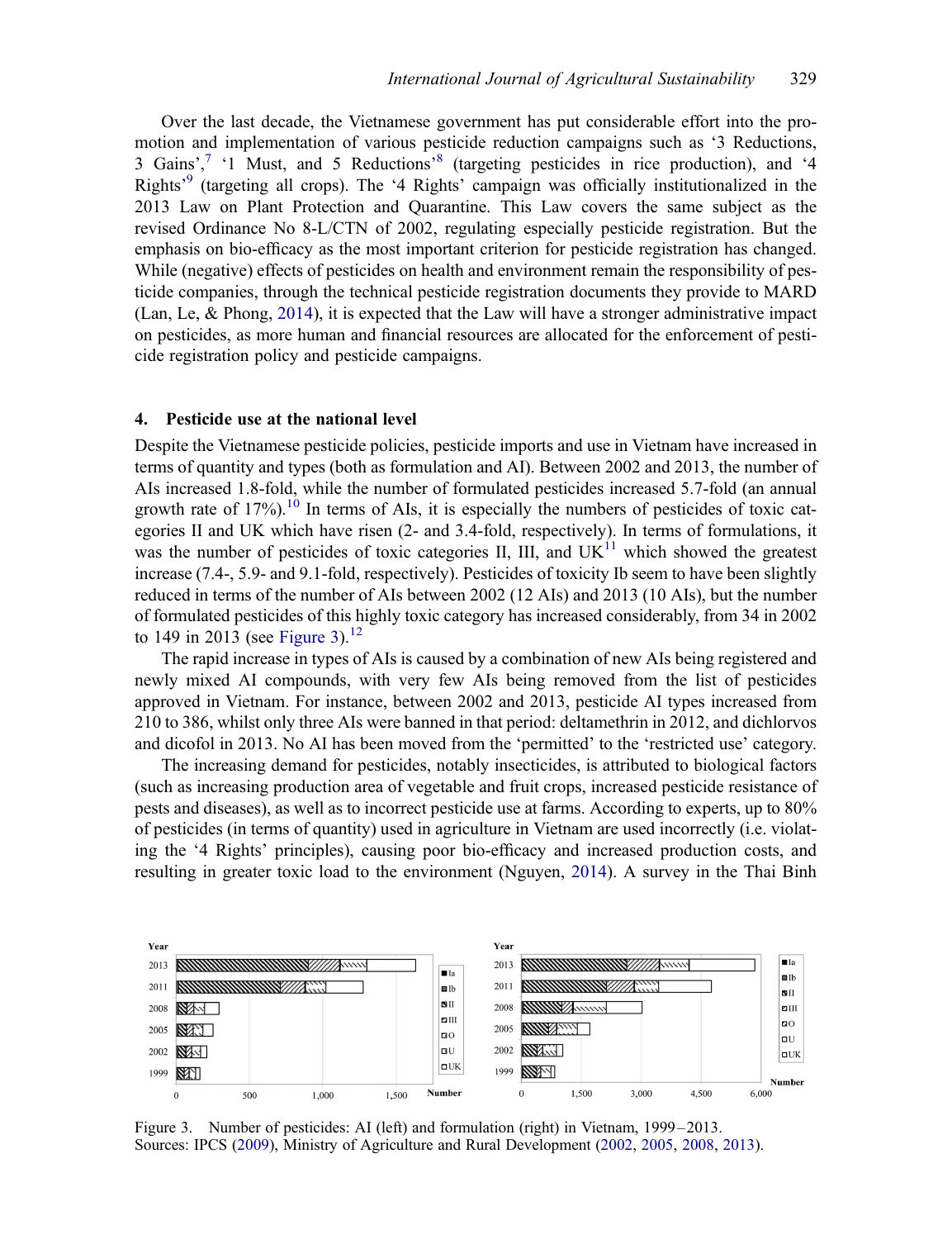<span id="page-6-0"></span>province in 2014 found that 80% of the farmers violated the '4 Rights' principles suggested for pesticide use, and 70% did not comply with the recommended preharvest interval (PHI) (Lan et al., [2014](#page-13-0)).

Another major problem is the continued presence of low-quality and counterfeit pesticides on the market, the main cause of which is ineffective state management of pesticides. According to government statistics, these products account for about 10% of the total pesticides (in terms of quantity) distributed and used in Vietnam (ILS, [2013\)](#page-13-0). In reality, these pesticides could have an even larger market share, as illegal pesticides are not included in government statistics. Wholesalers and retailers are aware of the long list of low-quality pesticides, and have questioned why many of these pesticides could be successfully registered and distributed in Vietnam (Anh, [2013\)](#page-12-0).

Low-quality pesticides contribute to the overuse of pesticides or the use of pesticide cocktails by farmers (Hoi, Mol, Oosterveer, & van den Brink, [2009\)](#page-13-0). In addition, there are too many pesticide names on the market, which puzzles farmers and forces them to rely on pesticide retailers for information on efficacy and utilization. Ironically, a large percentage of existing pesticide retailers are former and/or even current farmers who have insufficient technical knowledge about pesticides. In 2013, 52% of the 1324 pesticide retailers in Hanoi were reported to be doing business without having a technical certificate for pesticides (HanoiDARD, [2013](#page-12-0)). Farmers who are confused by the large numbers of pesticides have been deceived by pesticide retailers. Since advanced pesticides often have lower retail profit margins compared to cheap and low-quality or counterfeit ones<sup>13</sup> (Anh, [2013](#page-12-0)), retailers instruct farmers to use counterfeit pesticides, sometimes in combination with high quality ones (Hoi, Mol, Oosterveer, & van den Brink, [2009](#page-13-0)).

#### 5. Pesticide use at farm level

At farm level, pesticide use in the Dong Anh district increased between 2002 and 2013 in all respects: frequency of use, quantity of AI and quantity of formulated pesticides. Some of these increases can be associated with a rising cropping index,  $14$  but most of the increase is related to pesticide market forces and the agriculture production conditions, such as more (and more pesticide-resistant) pests and diseases. This has driven farmers to more pesticide use, and towards the use of highly toxic pesticides (such as pesticides of toxicity class Ib). Over the three monitoring periods, insecticides retained the largest share of pesticide use by farmers, while the share of herbicides increased slightly (see Table 2).

Between MP1 and MP3, the total quantity of pesticides used increased 1.9- and 2.5-fold for formulated pesticides and AIs, respectively. This increase is much larger than that of the cropping index between MP1 and MP3 (1.3 times). The quantity of formulated pesticides used per ha/cropping season increased from 11.20 to 13.09 kg and 13.99 kg in MP1, MP2, and MP3, respectively.

|             | <b>Types</b> | MP1(%) | MP2(%) | $MP3$ (%) |
|-------------|--------------|--------|--------|-----------|
| Formulation | Insecticide  | 55.2   | 69.1   | 54.2      |
|             | Fungicide    | 34.1   | 20.1   | 35.1      |
|             | Herbicide    | 3.0    | 9.6    | 9.1       |
|             | UK.          | 7.7    | 1.2    | 1.6       |
| AI          | Insecticide  | 52.8   | 64.5   | 49.0      |
|             | Fungicide    | 43.6   | 22.1   | 38.0      |
|             | Herbicide    | 3.6    | 13.4   | 13.0      |

Table 2. Trend of pesticide use in monitoring periods.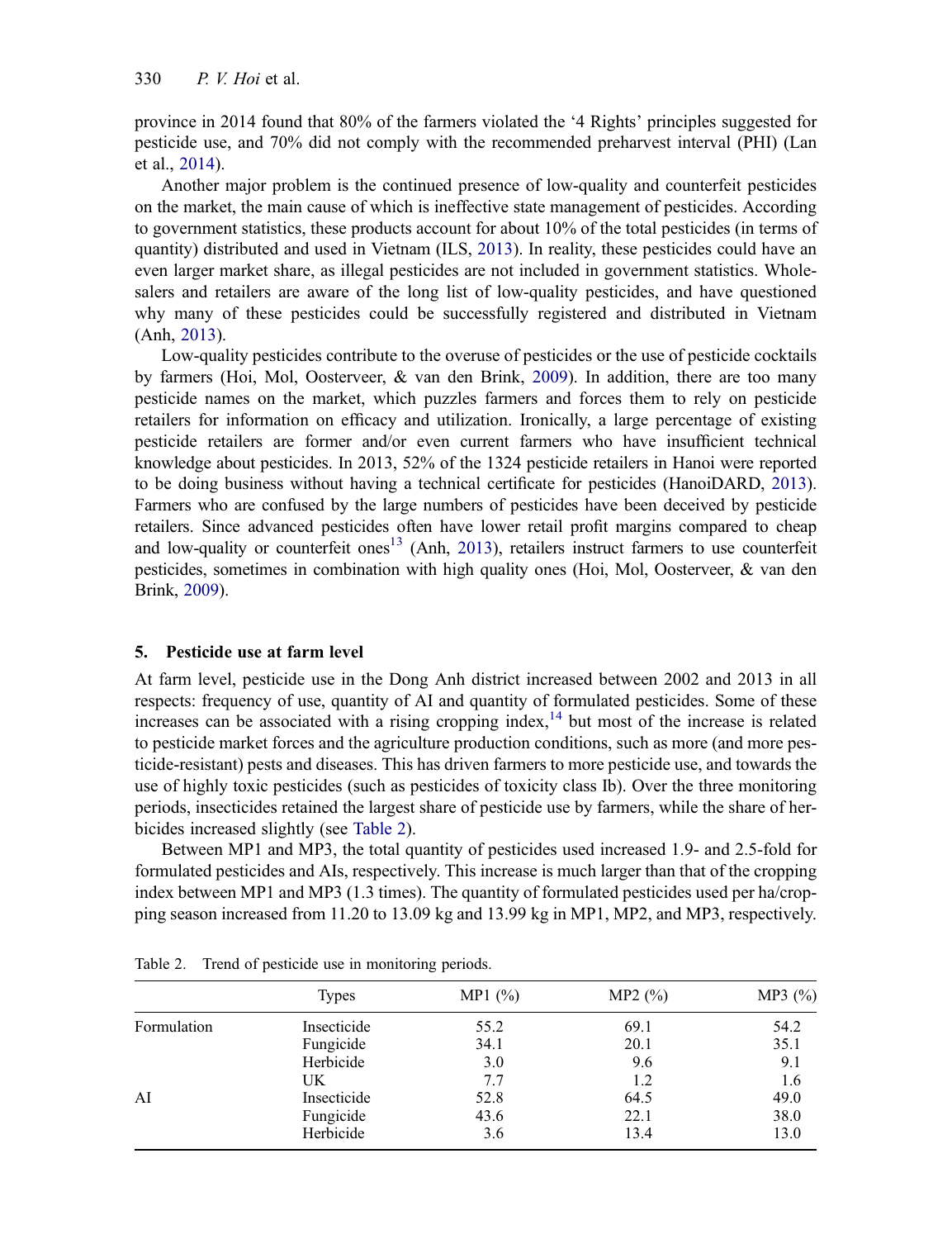In terms of AIs (excluding some unknown AIs), pesticide quantity/ha/cropping season increased from 5.61 to 5.37 kg and 9.11 kg in MP1, MP2, and MP3, respectively.

There has thus been a strong association between the market availability of pesticides [\(Figure 2](#page-3-0)) and pesticide use at farms. Even though the use of pesticides of toxicity class Ib has clearly decreased, the use of pesticides of toxicity class II increased in MP2 and again increased in MP3. In addition, there is a trend for new biological insecticides (such as avermectin, abamectin, and acetamiprid) to be increasingly used, and they currently dominate the range of insecticides used by farmers. The use of chemical pesticides such as fenobucarb, indoxacarb, nereistonxin, and permethrin greatly decreased in MP3. However, the application of two chemical pesticides of toxicity class II increased, viz. chlorpyrifos and cypermethrin. Consumption of pesticides of toxicity class U has also increased, notably that of mancozeb and validamycin. Copper hydroxide was used less in MP2 and MP3, while thiophanate-methyl was increasingly used in MP3 and became one of the 10 most used pesticides in this monitoring period. Zineb use decreased in MP2 as compared to MP1, but then increased again in MP3 (see [Tables 3](#page-8-0) and [4\)](#page-9-0).

The number of illegally imported formulated pesticides offering no information on AIs fell considerably between MP1 and MP3. For instance, 9.1 and 7.7% of pesticide flows and formulation quantity, respectively, were identified as pesticides of unknown AI in MP1, whilst these figures were only 2.0 and 1.6% in MP3 (cf. [Table 3\)](#page-8-0).

Compared to MP2, pesticide cocktailing was less prevalent in MP3, $^{15}$  $^{15}$  $^{15}$  as application mostly involved single pesticides (see [Table 5](#page-10-0)).

With respect to the types of pesticides used, our study area shows trends similar to those in the annual registration lists ([Figure 2\)](#page-3-0), both showing 1.7- and 2.0-fold increases in AIs and formulated pesticides, respectively. Regarding toxicity classes, pesticides of toxicity class UK have become most prevalent, in terms of formulation, followed by those of toxicity class II and those of class III in the recent monitoring period (see [Table 6](#page-10-0)).

### 6. Pesticide policy enforcement

In terms of the prevalence of banned pesticides (i.e. highly toxic and/or illegal ones), it is likely that state regulation has had an impact on both the pesticides available on the market and the kinds of pesticide used at farms in Dong Anh. The use of pesticides of toxicity class Ib and illegal pesticides (i.e. those with unknown AI) has consistently decreased throughout our farm monitoring periods, whilst new biological pesticides are increasingly imported, distributed and used.

Regardless of this effect of state regulation on the market availability of pesticides, farmers continue to pay attention mostly to the efficacy of available pesticides, and not so much to state pesticides policies such as the '4 Rights'. For instance, pesticides designated as restricted use by state policy have continued to be used regularly by vegetable farmers: methomyl and deltamethrin (banned in early 2013) appeared 46 times in a total of 2294 pesticide flows in MP3. In addition, a long list of pesticides used by farmers in MP3 were not registered for use on vegetables, such as Ansuco 5WG, Conphai 15WP, Goltoc 250EC, Marshal 200SC, PeRan 50 E, Regent 800 WP, Topsin M 70 WP, Vitashield 40E. Since these pesticides are registered for crops other than vegetables, the recommended PHI will not be adequate for use on vegetables. So even if farmers follow producer and state instructions for pesticide PHI (which they often do not), consumer safety of the vegetables is still questionable when these pesticides are used. This means that once farmers have access to a pesticide, they will hardly consider its legal status, let alone its toxicity. Farmers often have no knowledge about, nor access to, the annual list of approved pesticides, and will not consider the list of thousands of different formulated pesticides in selecting and using pesticides. Hence, state efforts to promote and institutionalize the '4 Rights' have largely failed.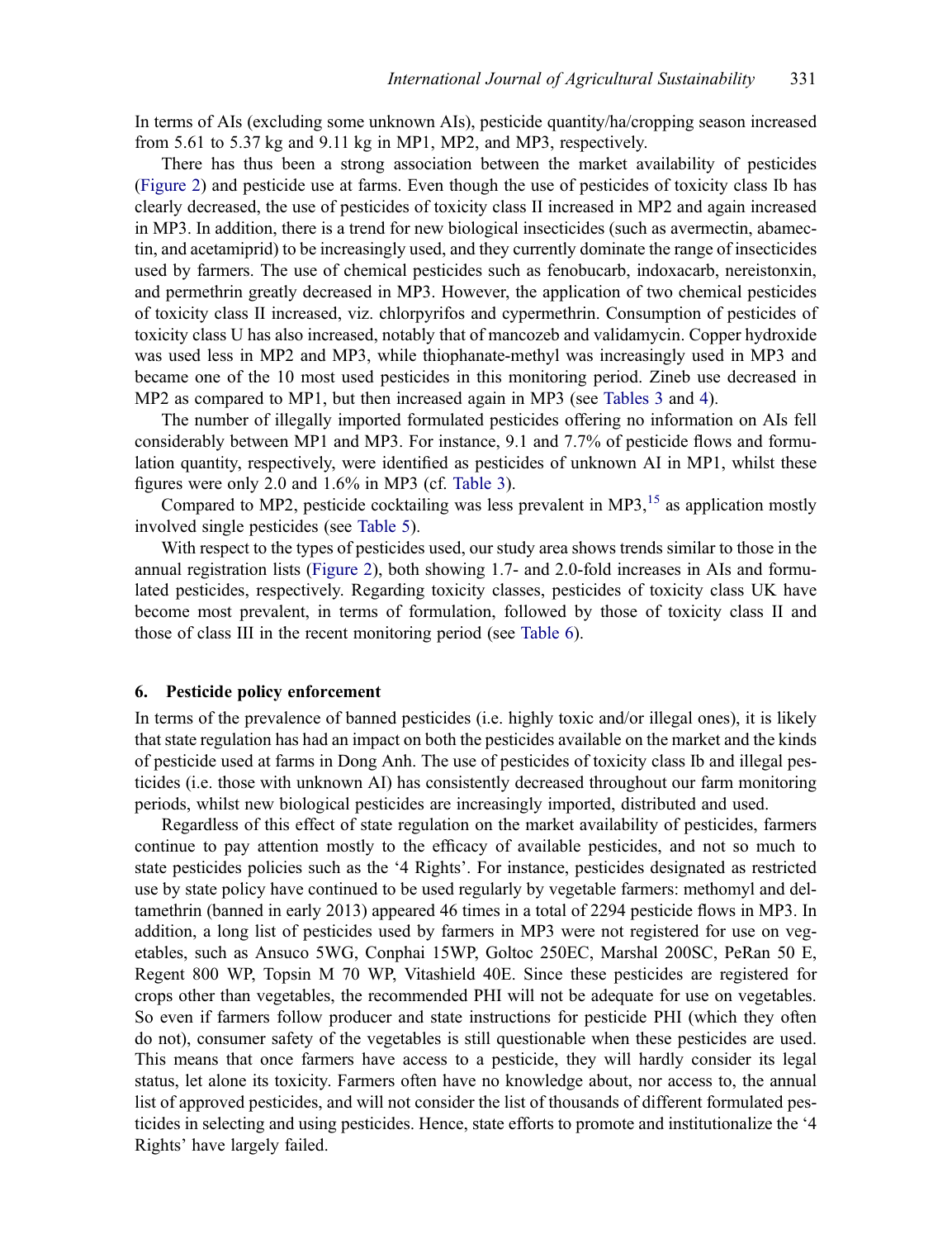|                                                              | MP1 $(\%)$ $(N = 32)$ |                            |                   | MP2 $(\%)$ $(N = 32)$ |                            |                          | MP3 $(\%) (N = 30)$ |                            |                   |
|--------------------------------------------------------------|-----------------------|----------------------------|-------------------|-----------------------|----------------------------|--------------------------|---------------------|----------------------------|-------------------|
| AI toxicity                                                  | Flows <sup>a</sup>    | Ouantity of<br>formulation | Quantity of<br>AI | <b>Flows</b>          | Quantity of<br>formulation | Quantity of<br>AI        | <b>Flows</b>        | Ouantity of<br>formulation | Quantity of<br>AI |
| Ib                                                           | 1.6                   | 2.0                        | 1.6               | 0.9                   | 1.1                        | 1.1                      | 0.1                 | 0.4                        | 0.4               |
| П                                                            | 27.1                  | 24.6                       | 18.4              | 31.8                  | 41.0                       | 40.6                     | 29.6                | 40.9                       | 40.4              |
| Ш                                                            | 4.7                   | 11.1                       | 8.7               | 3.8                   | 3.1                        | 3.7                      | 7.9                 | 8.7                        | 12.9              |
| U                                                            | 25.6                  | 32.4                       | 39.9              | 22.8                  | 27.6                       | 31.3                     | 24.2                | 30.4                       | 34.4              |
| UK (known AI)                                                | 31.9                  | 22.3                       | 31.4              | 39.6                  | 26.0                       | 23.3                     | 36.3                | 18.0                       | 11.9              |
| UK (unknown AI)                                              | 9.1                   | 7.7                        |                   | 1.1                   | 1.2                        | $\overline{\phantom{0}}$ | 2.0                 | 1.6                        |                   |
| Total (in number of flows and kg)<br>for formulation $&$ AI) | 1,697                 | 84.8                       | 42.5              | 2,209                 | 106.7                      | 43.8                     | 2,294               | 163.6                      | 106.5             |

<span id="page-8-0"></span>Table 3. Quantities and toxicity of pesticides used in the three monitoring periods.

<sup>a</sup>A flow means a single recorded pesticide used by farmers.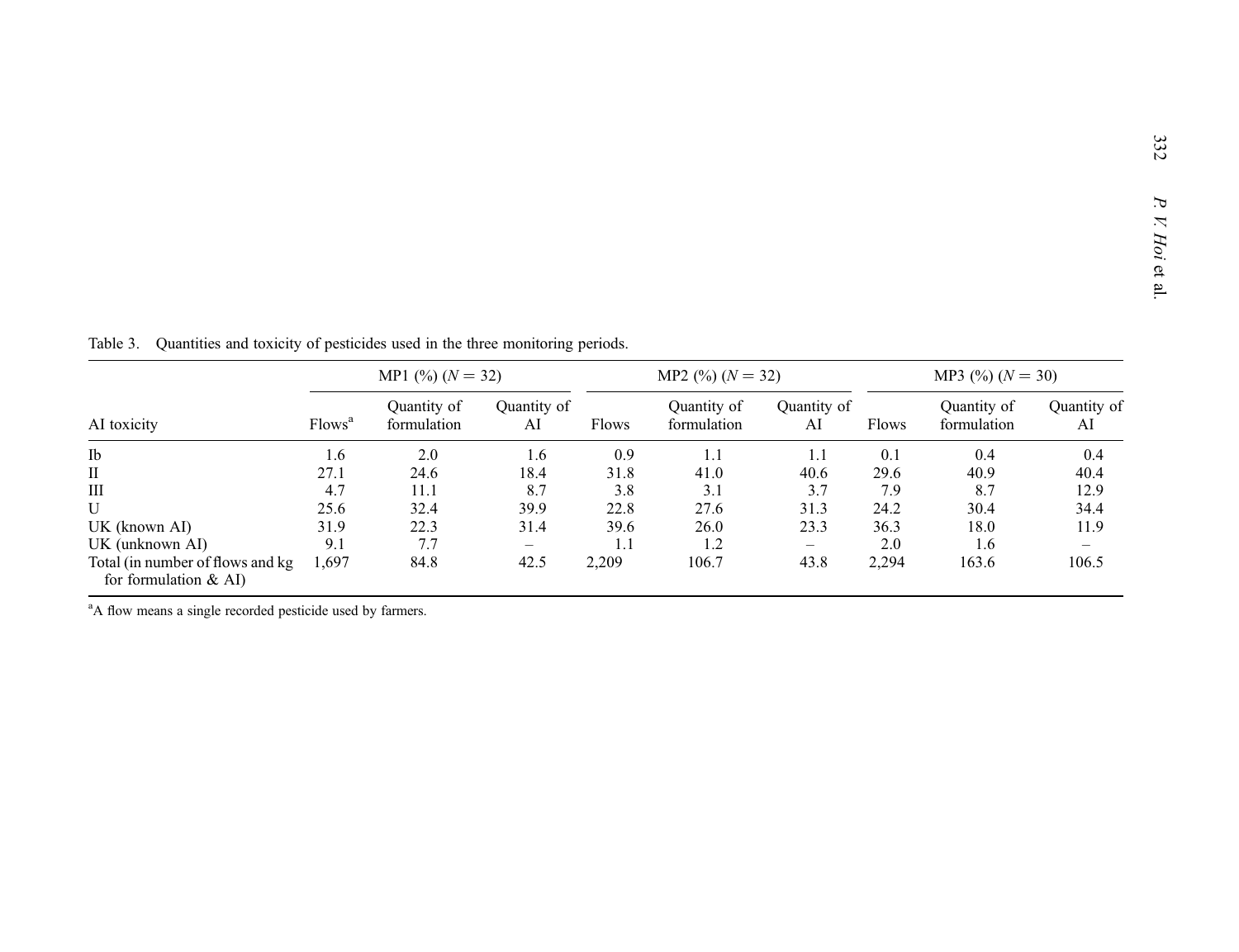|                            |                              | MP1 $(N = 32)$                  |                          | $MP2 (N = 32)$                  |                          | MP3 $(N = 30)$                  |                     |
|----------------------------|------------------------------|---------------------------------|--------------------------|---------------------------------|--------------------------|---------------------------------|---------------------|
| Active ingredients         | <b>WHO</b><br>classification | Quantity of<br>formulation (kg) | AI quantity<br>(kg)      | Quantity of<br>formulation (kg) | AI quantity<br>(kg)      | Quantity of<br>formulation (kg) | AI quantity<br>(kg) |
| <i>Insecticides</i>        |                              |                                 |                          |                                 |                          |                                 |                     |
| Avermectin                 | UK                           |                                 |                          |                                 |                          | 20.58                           | 10.27               |
| Abamectin                  | UK                           | 4.42                            | 0.11                     | 4.26                            | 0.05                     | 7.58                            | 0.04                |
| Acetamiprid                | UK                           |                                 |                          | 1.43                            | 0.29                     | 6.35                            | 1.26                |
| Chlorpyrifos<br>$(-Ethyl)$ | $\mathbf{I}$                 |                                 |                          | 5.4                             | 2.09                     | 22.39                           | 13.09               |
| (Alpha-)<br>Cypermethrin   | $\mathbf{I}$                 | 5.83                            | 1.22                     | 3.65                            | 0.23                     | 15.26                           | 11.35               |
| Endosulfan                 | $\mathbf{I}$                 | 5.68                            | 1.99                     |                                 |                          |                                 |                     |
| Fenobucarb                 | $\mathbf{I}$                 | 2.1                             | 0.96                     | 24.89                           | 9.12                     |                                 |                     |
| Indoxacarb                 | $\mathbf{I}$                 |                                 | $\overline{\phantom{0}}$ | 1.66                            | 0.25                     |                                 |                     |
| Nereistoxin                | UK                           | 9.77                            | 9.14                     | 15.09                           | 8.11                     |                                 |                     |
| Permethrin<br>Fungicides   | $\mathbf{I}$                 |                                 |                          | 1.81                            | 0.91                     |                                 |                     |
| Copper hydroxide           | III                          | 4.37                            | 2.19                     | $\overline{\phantom{0}}$        | $\overline{\phantom{0}}$ |                                 |                     |
| Mancozeb                   | U                            | 4.33                            | 3.11                     |                                 |                          | 8.46                            | 5.41                |
| Validamycin                | U                            | 3.13                            | 0.15                     | 8.39                            | 0.4                      | 9.29                            | 3.25                |
| Zineb                      | U                            | 13.97                           | 11.14                    | —                               | $\overline{\phantom{0}}$ | 11.26                           | 8.96                |
| Thiophanate-<br>methyl     | U                            |                                 |                          |                                 |                          | 11.52                           | 10.34               |
| Herbicides<br>Butachlor    | III                          | 2.2                             | 1.32                     | 7.81                            | 4.68                     | 10.72                           | 9.97                |

<span id="page-9-0"></span>Table 4. The 10 most used pesticides in the three monitoring periods.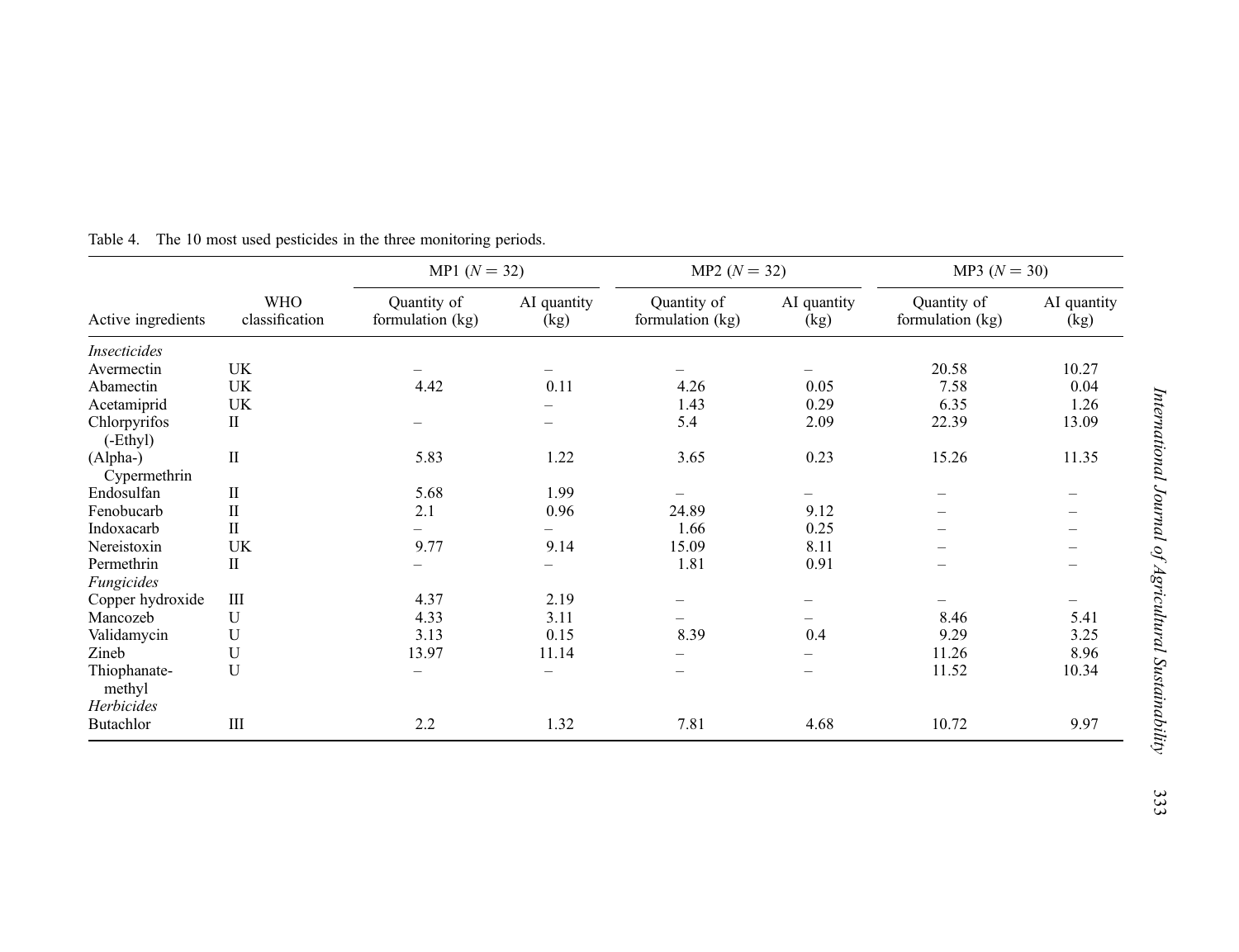# <span id="page-10-0"></span>334 P. V. Hoi et al.

| Pesticide application practices | MP <sub>2</sub> | MP3  |  |
|---------------------------------|-----------------|------|--|
| Single pesticide application    | 43.6            | 72.7 |  |
| 2 pesticides-mixed application  | 41.0            | 19.2 |  |
| 3 pesticides-mixed application  | 13.2            | 7.5  |  |
| 4 pesticides-mixed application  | 2.1             | 0.5  |  |
| 5 pesticides-mixed application  | 0.2             | 0.1  |  |
| Total application (in numbers)  | 1267            | 2294 |  |

Table 5. Pesticide application: cocktailing practices.

Table 6. Number of pesticide types used in monitoring periods.

| Toxicity | MP1 |             |    | MP2         | MP3 |             |
|----------|-----|-------------|----|-------------|-----|-------------|
|          | AI  | Formulation | Al | Formulation | AI  | Formulation |
| Ib       |     |             |    |             |     |             |
| П        | 18  | 31          | 26 | 47          | 28  | 69          |
| Ш        |     |             | 8  | 14          | 12  | 16          |
| U        |     | 34          | 10 | 21          |     | 38          |
| UK       | O   | 28          | 10 | 28          | 22  | 92          |
| Total    | 46  | 106         | 56 | 114         | 78  | 216         |

There are about 24 million farmers (with on average less than 1.0 ha/household) working in the Vietnamese agricultural sector (GSO, [2014\)](#page-12-0), so monitoring and controlling pesticide use practices at farm level is of course impossible for the state sector by itself. Even though there have been some forms of contract vegetable farming in which pesticide selection and use is to some extent controlled by private contractors (Hoi, Mol, & Oosterveer, [2009a;](#page-13-0) Hoi, Mol, & Oosterveer, [2009b\)](#page-13-0), this accounts for a very small segment of the farmer population. Hence, successful pesticide policy very much relies on state control of the pesticides market and improving knowledge about, and raising awareness of, pesticides among farmers and vegetable consumers in the (domestic and international) value chains.

# 7. Conclusions

Despite the expansion of government regulations on pesticide management over the past decade, pesticide use in the Vietnamese agricultural sector is still increasing. At macro-level, increasing numbers of pesticide types (both in terms of AIs and formulated pesticides) are being registered and distributed. At farm level, achievements in terms of reducing high-toxicity pesticides (Ib), unknown AI pesticides and cocktail applications have been offset by increasing pesticide use (both in terms of types and quantities of AIs and formulations) per production unit/cropping season, especially as regards pesticides of toxicity class II. It is particularly with respect to the latter that Vietnamese pesticides policy is failing. Although there have been successful efforts to ban some toxic pesticides and support the import and use of biological pesticides, there is no clear plan and strategy to cut pesticide dependence in vegetable farming. Policies on the proper use of pesticides (such as the '4 Rights' principles) have had very limited success. Despite increasing consumer demand and willingness to pay for safe vegetables (Hanh, [2014](#page-12-0)), and ongoing environment pollution and degradation (Hoai, Sebesvari, Minh, Viet, & Renaud, [2011;](#page-12-0) Lamers, Anyusheva, La, Nguyen, & Streck, [2011;](#page-13-0) Vietnam Environment Administration,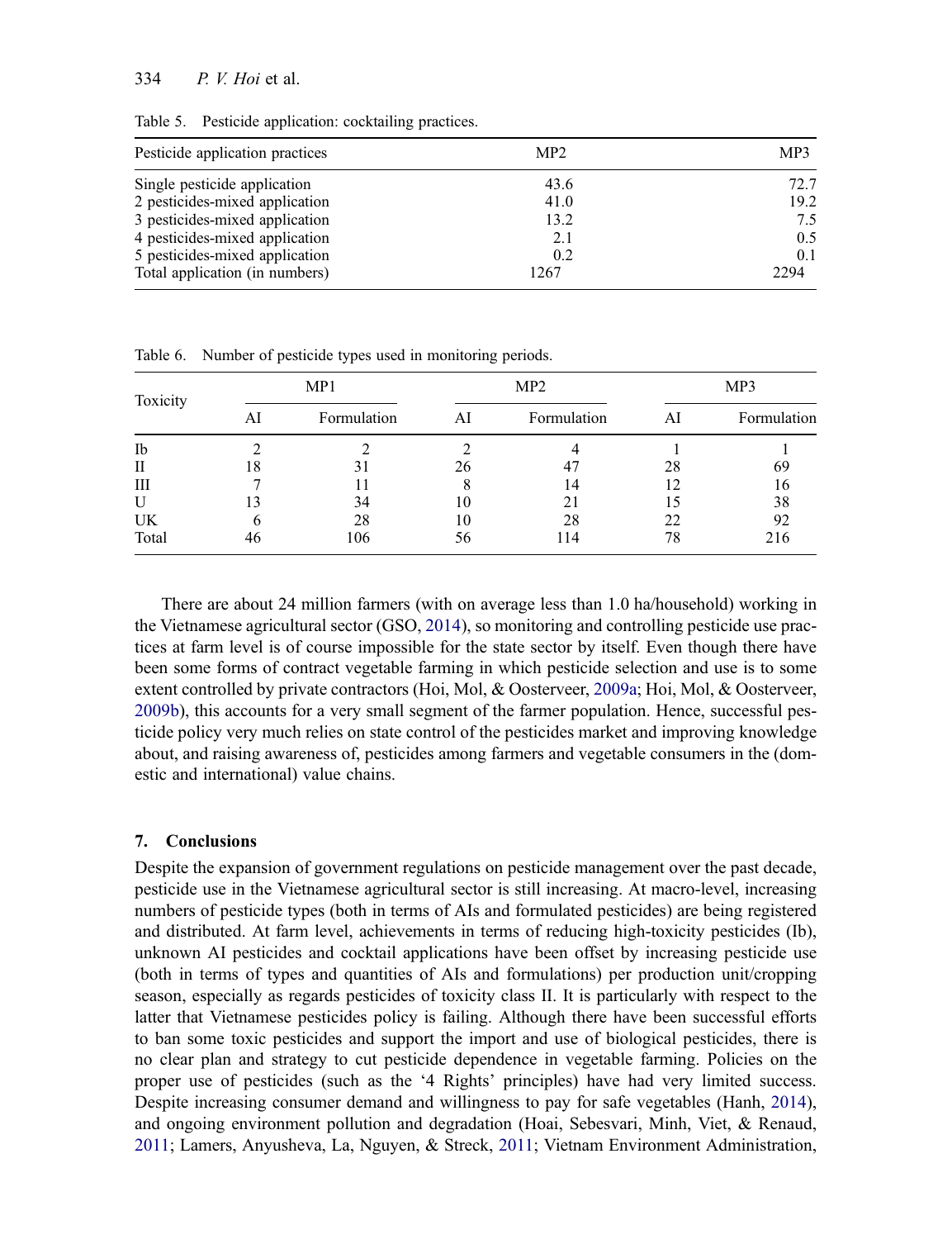<span id="page-11-0"></span>[2013\)](#page-14-0), limited successes have been achieved in 20 years of state promotion of safe vegetable production and marketing in Vietnam.

Given the wide misuse of pesticides on farms, a more effective pesticide market control will not be sufficient to solve all pesticide problems in Vietnam. Nevertheless, this is a first, effective and cheap strategy for Vietnamese government to start dealing with these problems. MARD now annually issues a long list of pesticides, which however puzzles local state officials involved in pesticide monitoring and regulation enforcement, as well as enabling retailers to cheat confused farmers by selling counterfeit/low-quality pesticides at higher profit rates, and making farmers dependent on retailers for pesticide selection and use. A much shorter list of pesticides, with which cheap but poor-quality pesticides are banned from the market and the remaining pesticides are carefully selected and tested under Vietnamese agricultural conditions, would reduce the confusion among state officials and farmers. A shorter list of pesticides approved for distribution and use would help local state officials improve their monitoring of the pesticide trade and local retailers to abide by state regulations, and would facilitate farmers in deciding on pesticide uses. But even with a shorter list of approved pesticides, additional government efforts remain essential, regarding more effective control of pesticide trade and retail, better monitoring of residues on vegetables, and creating a larger certified market for safe vegetables. These efforts will assist Vietnam's progress towards agricultural production schemes involving 'fewer pesticide types' and/ or 'produced with less pesticides'.

### Acknowledgements

We would like to thank Mr Bui Quang Huy – a former CARES staff member, and Mr To Viet Anh – a knowledgeable and committed farmer in Son Du village (who received our training and joined the farm monitoring since MP2), for helping with the monthly collection of farm monitoring records. We also thank Ms Tran Thi Lan Huong and Mr Tran Quang Khai of CARES staff, for their support in synthesizing the MP3 data.

# Disclosure statement

No potential conflict of interest was reported by the authors.

### **Notes**

- 1. Among pesticides categories, herbicides showed the greatest increase in this period. Given the increased off-farm job opportunities and labour cost, farmers have increasingly relied on herbicides for controlling weeds instead of on manual weeding as was done in the past.
- 2. For types of formulated pesticides, there is a difference between the list compiled by MARD and the calculation provided in this paper. For instance, MARD calculates 'Ababetter 1.8 EC, 3.6EC, 5EC' as one formulated pesticide, while in this paper this category is regarded as consisting of three different formulations. Hence, the number of formulated pesticides presented in this paper is larger than the number indicated by MARD.
- 3. Only three major types of pesticides are included in the analysis in this paper: insecticides, fungicides, and herbicides. Toxicity of chlorpyrifos ethyl was obtained from [http://www.insecticidechina.com/1-3](http://www.insecticidechina.com/1-3-chlorpyrifos-ethyl.html) [chlorpyrifos-ethyl.html.](http://www.insecticidechina.com/1-3-chlorpyrifos-ethyl.html)
- 4. Sustainable technologies for pest and disease management and soil fertility management in smallholder vegetable production in Sichuan, China and Red River Delta, Vietnam. Europe Commission ICA4-CT-2001-10054.
- 5. The 32 farmers monitored in MP2 were randomly taken from the list of 63 farmers monitored in MP1. Only these 32 farmers are included in the reporting on MP1 in this paper. However, for MP3, only 26 of the 32 farmers monitored in MP1 and MP2 were still farming (the others had retired from farming, or moved to other jobs due to urbanization processes, especially in Tang My village). We decided to include six new farmers in the monitoring list. Two of them ceased farm pesticides recording after the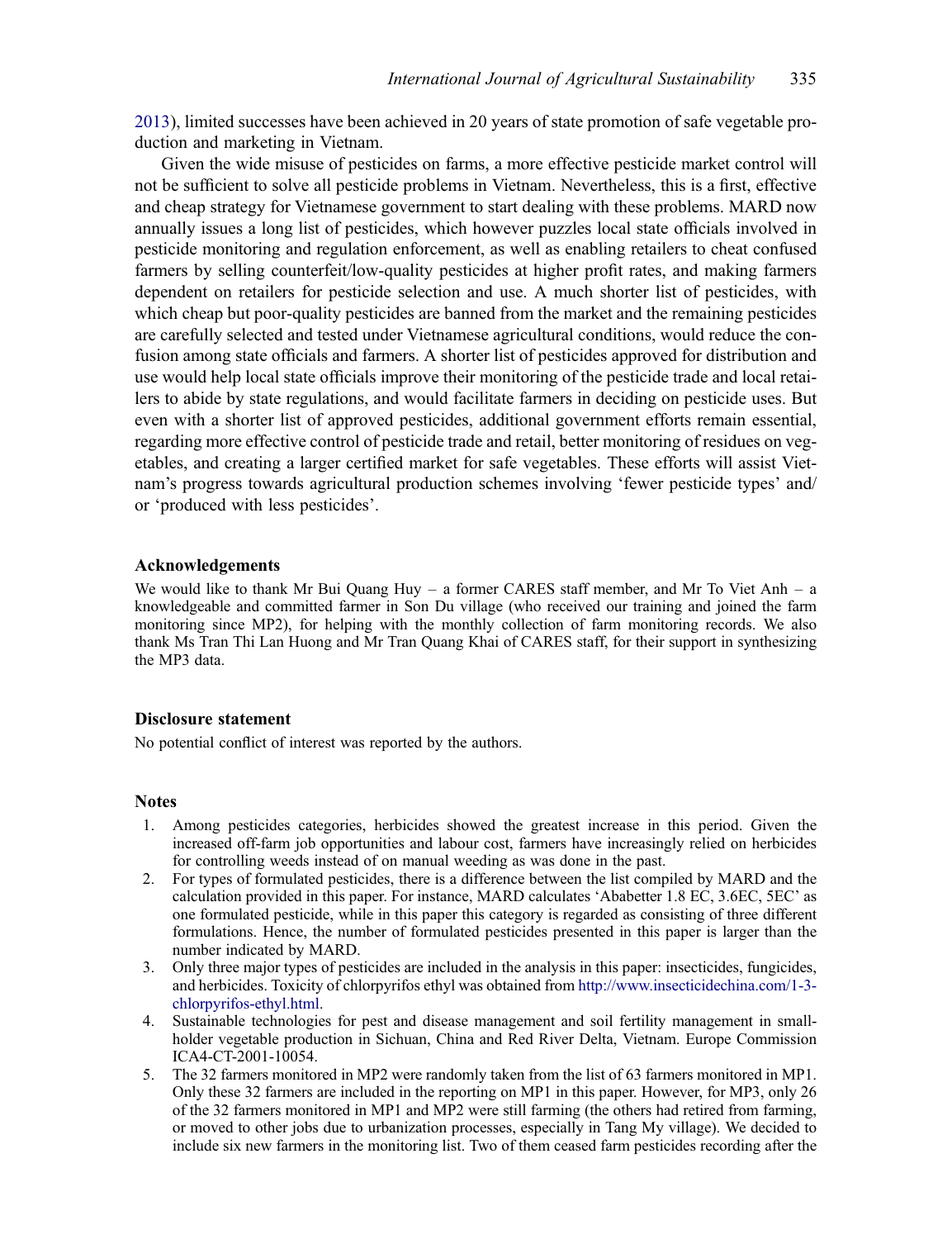first month of monitoring. The other 30 farmers successfully completed the 8 months of recording and monitoring pesticides.

- <span id="page-12-0"></span>6. A primary production unit is a full cycle of a particular crop grown on a specific land plot by one farmer.
- 7. Three reductions: seed quantity, nitrogen inputs, and pesticides; three gains: rice yield, rice quality, and economic return.
- 8. Must: use of certified varieties; five reductions: seed quantity, nitrogen inputs, pesticides, irrigation water, and post-harvest loss.
- 9. Four rights: use of right pesticides, right application time, right application dosage, and right application method.
- 10. These AIs and formulations include insecticides, fungicides and herbicides 'permitted' and with 'restricted use'.
- 11. Ia = extreme hazardous; Ib = highly hazardous; II = moderately hazardous; III = slightly hazardous;  $U =$  unlikely to present an acute hazard in normal use; and  $O =$  obsolete as pesticide, not classified. Pesticides not found in these data sources are defined as unknown (UK) pesticides.
- 12. In the annual list of MARD pesticides, types of active ingredients are counted in both single and combined use. However, for the purpose of this paper, with its focus on pesticide effects on human health and the environment, only single AIs are considered and counted. In pesticides with combined AIs, the toxicity is determined by the most toxic AI presented in the formulation. In the figure, 'type' of formulated pesticides means a combination of specific pesticide trade name, concentration and formulation. Hence the number of types of formulated pesticides in the figure is much larger than number of pesticide trade names in the MARD pesticide list.
- 13. Since these pesticides are very cheap, retailers can easily achieve higher profit margins for them, while in the end they are still much cheaper than the advanced pesticides, so farmers can more easily afford them.
- 14. The cropping index was 1.41 in MP1, 1.74 in MP2, and 1.85 in MP3.
- 15. A number of pesticide flows in MP1 were identified for application month, but not application date, so we could not identify whether they were mixed or used singly.

# ORCID

*Pham V. Hoi*  $\bullet$  <http://orcid.org/0000-0003-3290-3012>

## References

- Anh, D. T. ([2002\)](#page-1-0). Scientific base for proper and effective pesticide uses in Vietnam's present context (PhD dissertation). Vietnam Agricultural Science Institute, Hanoi, p. 180.
- Anh, H. [\(2013](#page-6-0)). A matrix of pesticide market. Retrieved November 10, 2014, from [http://nongnghiep.vn/ma](http://nongnghiep.vn/ma-tran-thi-truong-thuoc-bvtv-post115250.html)[tran-thi-truong-thuoc-bvtv-post115250.html](http://nongnghiep.vn/ma-tran-thi-truong-thuoc-bvtv-post115250.html)
- Birch, A. N. E., Begg, G. S., & Squire, G. R. ([2011\)](#page-2-0). How agro-ecological research helps to address food security issues under new IPM and pesticide reduction policies for global crop production systems. Journal of Experimental Botany, 62(10), 3251–3261.
- China Radio International. [\(2011\)](#page-2-0). China to reduce pesticide use 20% within next five years. Retrieved July 25, 2014, from <http://english.cri.cn/7146/2011/06/28/2702s645181.htm>
- General Statistic Office of Vietnam. ([2014\)](#page-10-0). Statistical data of Vietnam. Retrieved November 10, 2014, from [https://gso.gov.vn/default.aspx?tabid=714](http://gso.gov.vn/default.aspx?tabid=714)
- Hanh, N. ([2014\)](#page-10-0). Safe vegetable market in chaos. Retrieved July 28, 2014, from [http://baocongthuong.com.](http://baocongthuong.com.vn/thi-truong-trong-nuoc/51366/hon-loan-rau-an-toan.htm#.U9X9hPmSwW4) [vn/thi-truong-trong-nuoc/51366/hon-loan-rau-an-toan.htm#.U9X9hPmSwW4](http://baocongthuong.com.vn/thi-truong-trong-nuoc/51366/hon-loan-rau-an-toan.htm#.U9X9hPmSwW4)
- HanoiDARD. ([2013\)](#page-6-0). Enhancing state management on fertilizers and pesticides in Hanoi. Retrieved November 10, 2014, from [http://sonnptnt.hanoi.gov.vn/sonn/portal/News-details/172/827/Tang-cuong](http://sonnptnt.hanoi.gov.vn/sonn/portal/News-details/172/827/Tang-cuong-cong-tac-quan-ly-nha-nuoc-ve-phan-bon,-thuoc-BVTV--tren-dia-ban-Thanh-pho-Ha-Noi.html)[cong-tac-quan-ly-nha-nuoc-ve-phan-bon,-thuoc-BVTV–tren-dia-ban-Thanh-pho-Ha-Noi.html](http://sonnptnt.hanoi.gov.vn/sonn/portal/News-details/172/827/Tang-cuong-cong-tac-quan-ly-nha-nuoc-ve-phan-bon,-thuoc-BVTV--tren-dia-ban-Thanh-pho-Ha-Noi.html)
- Hashemi, S. M., Peshin, R., & Feola, G. ([2014\)](#page-2-0). From the farmer's perspective: Pesticide use and pest control. In D. Pimental, & R. Peshin (Eds.), *Integrated pest management* (pp. 409–431). Dordrecht: Springer Science+Business Media.
- Hoai, P. M., Sebesvari, Z., Minh, T. B., Viet, P. H., & Renaud, F. G. [\(2011](#page-10-0)). Pesticide pollution in agricultural areas of Northern Vietnam: Case study in Hoang Liet and Minh Dai communes. Environmental Pollution, 159(12), 3344 –3350.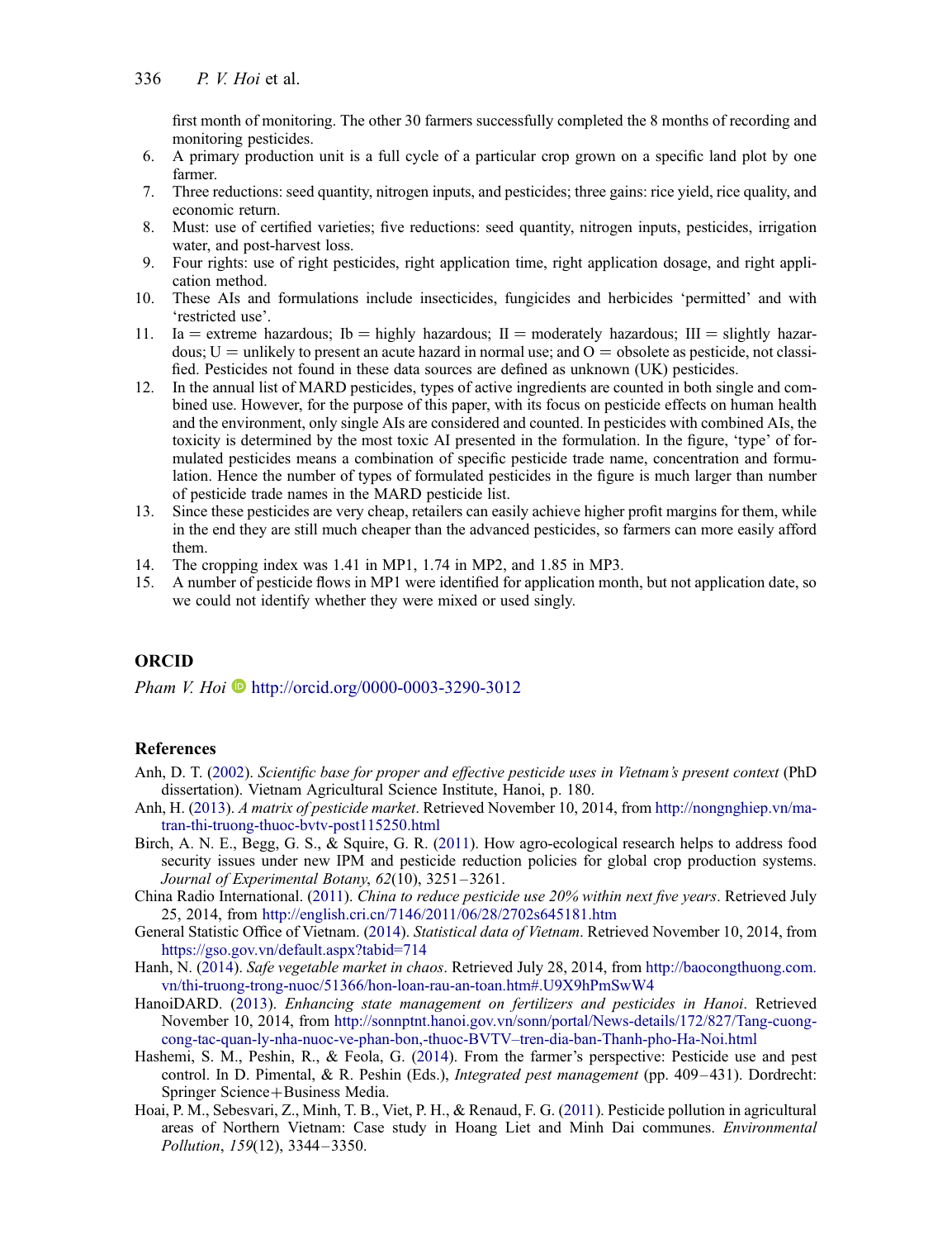- <span id="page-13-0"></span>Hoang, A. T., Zhang, H.-m., Yang, J., Chen, J.-p., Hébrard, E., Zhou, G.-h., ... Cheng, J. ([2011\)](#page-1-0). Identification, characterization, and distribution of southern rice black-streaked dwarf virus in Vietnam. Plant Disease, 95, 1063–1069.
- Hoi, P. V., Mol, A. P. J., & Oosterveer, P. J. M. ([2009a\)](#page-10-0). Pesticide governance in export supply chains: The case of vegetable and fruit production in Vietnam. Journal of Environment & Planning C, 28, 97–111.
- Hoi, P. V., Mol, A. P. J., & Oosterveer, P. J. M. ([2009b](#page-10-0)). Market governance for safe food in developing countries: The case of low-pesticide vegetables in Vietnam. Journal of Environmental Management,  $91(2)$ , 380–388.
- Hoi, P. V., Mol, A. P. J., Oosterveer, P., & van den Brink, P. J.[\(2009](#page-4-0)). Pesticide distribution and use in vegetable production in the red river delta of Vietnam. Renewable Agriculture and Food Systems, 24(3),  $174 - 185.$
- Institute of Legistration Study, Vietnam. [\(2013\)](#page-1-0). Some issues on plant protection and quarantine. Hanoi: Institute for Legislative Studies.
- IPCS. [\(2009](#page-3-0)). The WHO recommended classification of pesticides by hazard. Retrieved July 15, 2014, from [http://www.who.int/ipcs/publications/pesticides\\_hazard\\_2009.pdf?ua=1](http://www.who.int/ipcs/publications/pesticides_hazard_2009.pdf?ua=1)
- Jayasinghe, S., & Silva, D. d. [\(2003](#page-2-0)). Minimum pesticide list for the developing world. The Lancet, 361, 259.
- Lamers, M., Anyusheva, M., La, N., Nguyen, V. V., & Streck, T.[\(2011\)](#page-10-0). Pesticide pollution in surface- and groundwater by paddy rice cultivation: A case study from Northern Vietnam. CLEAN – Soil, Air, Water, 39(4), 356– 361.
- Lan, T. T. N., Le, N. P., & Phong, N. T. ([2014\)](#page-5-0). State pesticide management in Thai Binh province. Journal of Science & Development, 2014 12(4), 836-843.
- Ministry of Agriculture and Rural Development. ([2002\)](#page-5-0). List of pesticides permitted, restricted and banned for use. Decision No. 16/2002/QD-BNN issued on March 12, 2002. Hanoi: Ministry of Agriculture and Rural Development.
- Ministry of Agriculture and Rural Development. [\(2005](#page-5-0)). List of pesticides for vegetables. Decision No. 19/ 2005/QD-BNN issued on March 24, 2005. Hanoi: Ministry of Agriculture and Rural Development.
- Ministry of Agriculture and Rural Development. ([2008\)](#page-5-0). List of pesticides permitted, restricted and banned for use. Decision No. 49/2008/QÐ-BNN issued on March 27, 2008. Hanoi: Ministry of Agriculture and Rural Development.
- Ministry of Agriculture and Rural Development. ([2013\)](#page-5-0). List of pesticides permitted, restricted and banned for use. Circular No. 21/2013/TT-BNNPTNT issued on April 17, 2013. Hanoi: Ministry of Agriculture and Rural Development.
- McCann, L. [\(2005\)](#page-2-0). Transaction costs of pesticide policies in Vietnam. Society & Natural Resources, 18(8), 759 –766.
- Mengistie, B. T., Mol, A. P. J., Oosterveer, P., & Simane, B. [\(2015](#page-2-0)). Information, motivation and resources: The missing elements in agricultural pesticide policy implementation in Ethiopia. *International Journal* of Agricultural Sustainability, 13(3), 240-256.
- Nguyen, T. [\(2014](#page-4-0)). Plant protection services: A door for safe agricultural production. Retrieved January 21, 2014, from [http://www.omard.gov.vn/site//vi-VN/50/15753/9626/Dich-vu-bao-ve-thuc-vat-Loi-mo](http://www.omard.gov.vn/site//vi-VN/50/15753/9626/Dich-vu-bao-ve-thuc-vat-Loi-mo-cho-nong-san-an-toan.aspx)[cho-nong-san-an-toan.aspx](http://www.omard.gov.vn/site//vi-VN/50/15753/9626/Dich-vu-bao-ve-thuc-vat-Loi-mo-cho-nong-san-an-toan.aspx)
- Panuwet, P., Siriwong, W., Prapamontol, T., Ryan, P. B., Fiedler, N., Robson, M. G., & Barr, D. B.([2012\)](#page-2-0). Agricultural pesticide management in Thailand: Status and population health risk. Environmental Science & Policy, 17, 72–81.
- Pereira, L. M. P., Boysielal, K., & Chang, A. S. [\(2007](#page-2-0)). Pesticide regulation, utilization, and retailer's selling practices in Trinidad and Tobago, West Indies: Current situation and needed changes. Pan Am J Public Health, 22(2), 83-90.
- Plant Protection Department. [\(2012](#page-4-0)). Document No. 310/BVTV-TTra: For controlling advertisement on pesticide uses. Hanoi, Vietnam.
- Rahman, S. [\(2013\)](#page-2-0). Pesticide consumption and productivity and the potential of IPM in Bangladesh. Science of the Total Environment, 445-446, 48-56.
- Socialist Republic of Vietnam. ([2002\)](#page-4-0). Regulations on plant protection, plant quarantine, and pesticide management. Decree No. 58/2002/ND-CP, issued on June 3, 2002. Hanoi: Socialist Republic of Vietnam.
- Tan, B. [\(2013](#page-2-0)). Vietnamese vegetable and fruit exports reach \$1 billion. Retrieved November 23, 2014, from <http://daidoanket.vn/PrintPreview.aspx?ID=63615>
- Thrupp, L. A. [\(1988](#page-2-0)). Pesticides and policies: Approaches to pest-control dilemmas in Nicaragua and Costa Rica. Latin American Perspectives, 15(4), 37–70.